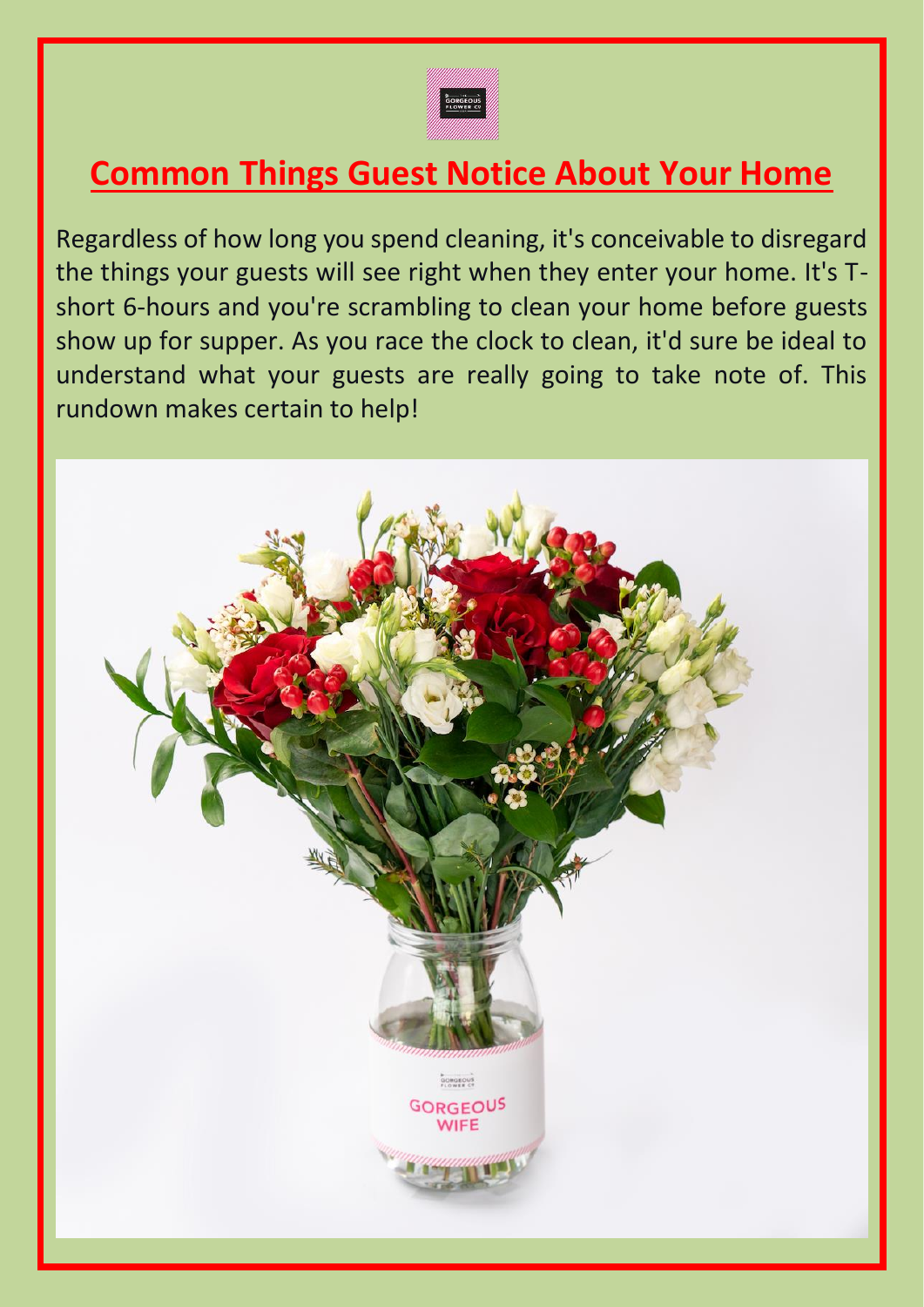#### **The door of Your House**

The smell of your home is near the principal thing guests notice when they enter your home. That initially breathe in is either met with decently enjoyable scents or frightful scents. There's a famous business circulating right now that says something regarding going "dazzle" to scents that have a place with you, and it's so evident. On the off chance that you have pets, it's a more extreme errand to keep your home smelling new and clean, however, you can do it. Housekeeper administrations can help a ton. We are not 'nose blind' to scents and have the stunts and devices important to kill family unit smells.

#### **There is Pet Hair Everywhere**

Not long after entering your home, guests will see if everything (and that incorporates them presently) is canvassed in pet hair. It probably won't trouble you to sit on furniture canvassed in your pet's hair, however, risks are your companions don't feel so easygoing about it.

## **You Don't Have Basic Amenities**

Guests may request virus water or utilize your bathroom, during which time they will see if essential necessities are accessible or not. Nobody should pass judgment on you on the trail or brand of cleanser you utilize in your washroom, however, it's significant that cleanser is there, just as a spotless towel to dry their hands. Gracious, and tissue, the main washroom enhancement of all. It's the easily overlooked details, that is all anybody needs.

#### **The neatness of Your Bathroom**

While guests are in your restroom utilizing your bathroom tissue and cleanser, they will see if your latrine has awful stains in it, or if the rear of the chest is littered in residue and dark hairs—enough to make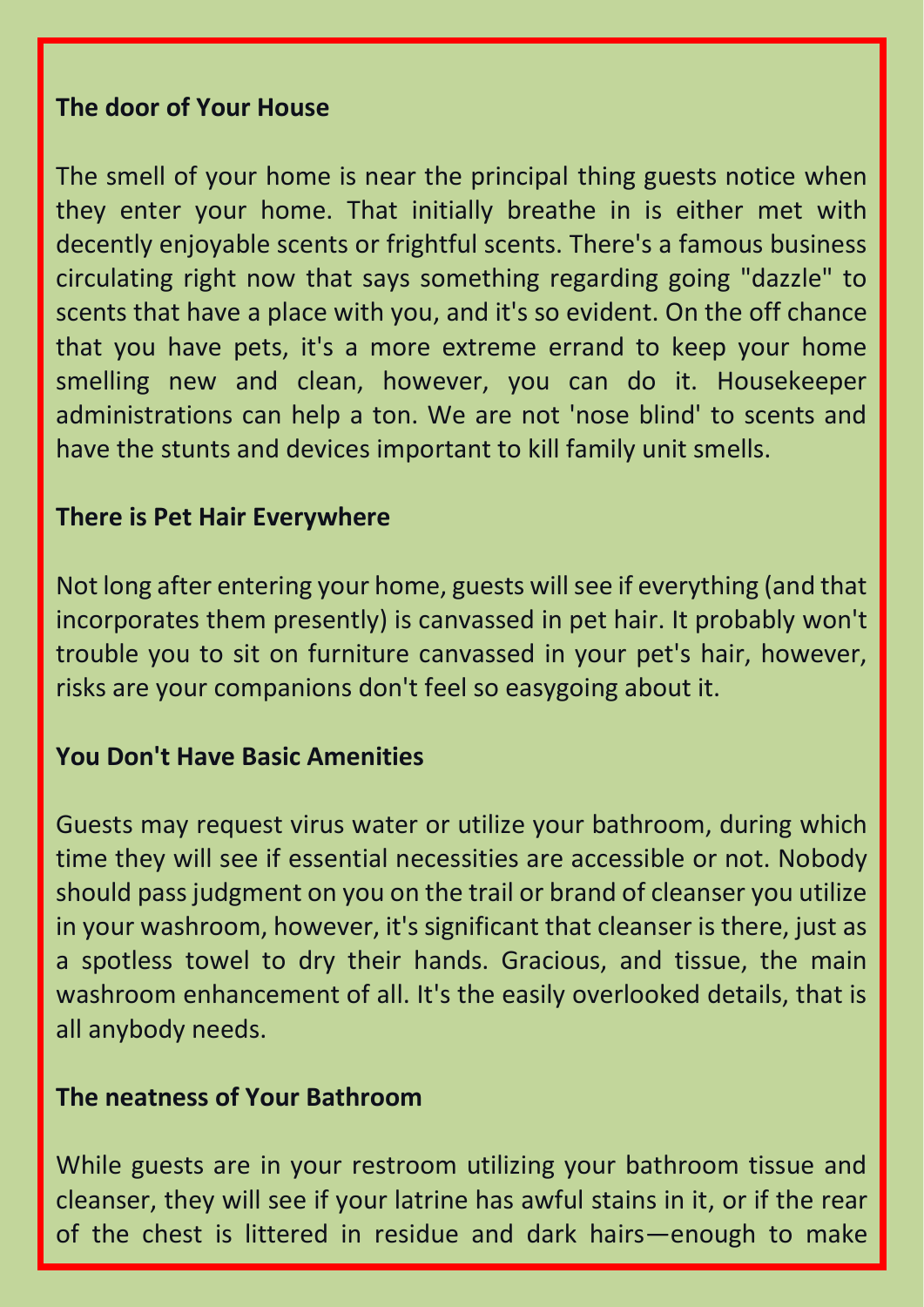anybody gag. Dreadful things like this can happen in washrooms that have just gone every week or two without a profound cleaning.

At the point when you enlist a housekeeping administration, you never stress over things turning crazy. All things considered, it's not simply latrines, the sink is the second spot guests invest energy in the washroom, so ensure the handles, ledges, and sink bowls are perfect, and ledges are cleaned down and liberated from the mess.

## **How Much Clutter Can One House Hold?**

Our minds recognize mess immediately, which implies your guests notice if your house is jumbled, even only a tad. To exacerbate mess, it goes about as a shield to shroud residue and soil, making it harder to clean your home.

## **A Clean Entryway**

The door is the place where your guests enter and leave, it's the first and last thing they see and it establishes a major connection. In the event that your passage is jumbled, dusty, stinky, or muddled, it doesn't agree with guests, regardless of whether the remainder of your house is cleaner or less jumbled.

## **Snappy Tips to Make Your Home More Inviting to Guests**

## **Put Out Fresh Flowers**

Fresh blossoms are probably the most ideal approaches to tidy up your home. They smell pleasant, look decent, and get the attention—making them certainly justified regardless of your while to buy and put out before guests show up. So, hurry up and get **white rose delivery** instantly to use in the garden.

# **Light Scented Candles**